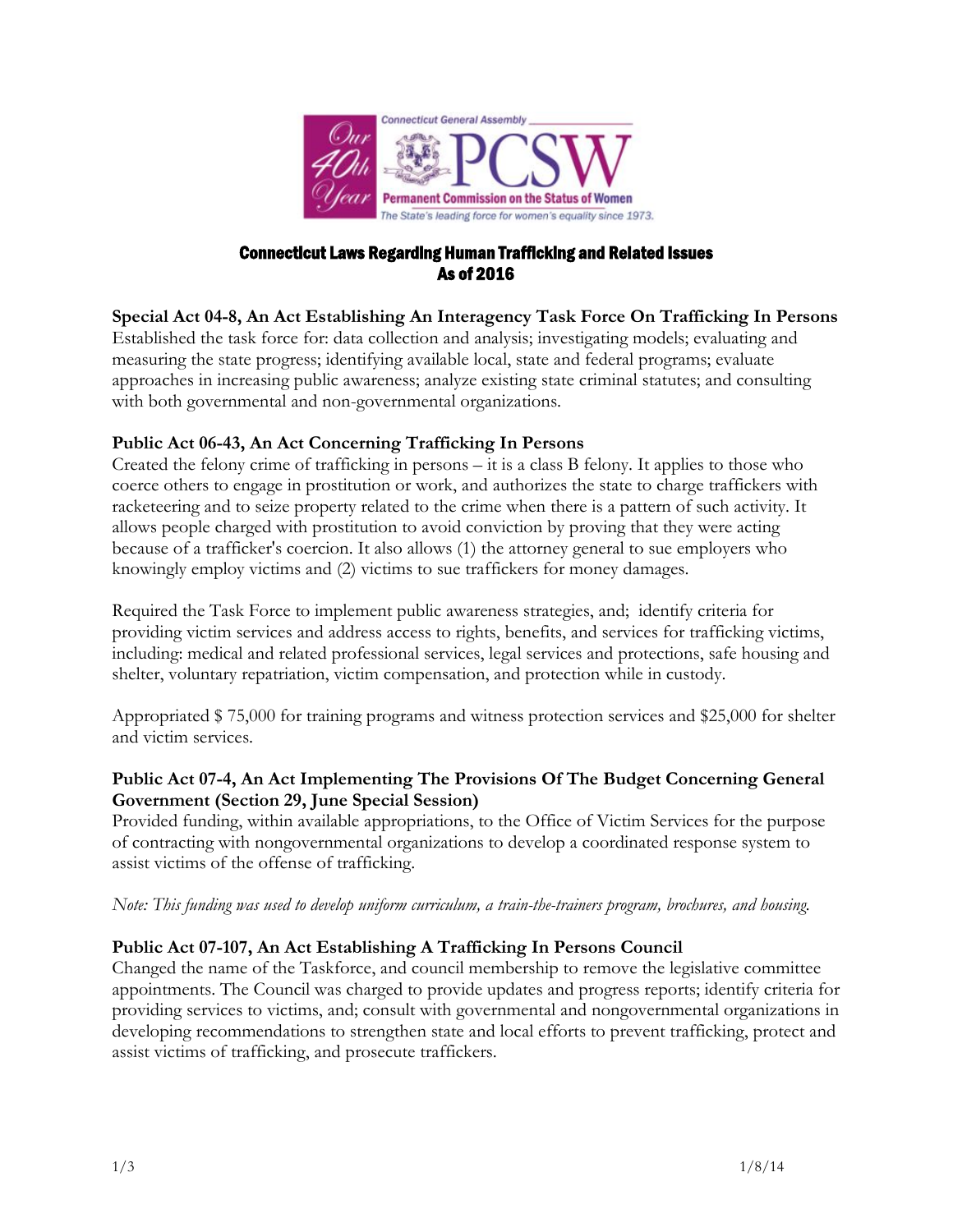#### **Public Act 10-112, An Act Concerning the Forfeiture of Money and Property Related to Child Sexual Exploitation and Human Trafficking, the Possession of Child Pornography and the Sitting of Residential Sexual Offender Treatment Facilities**

Establishes a civil forfeiture procedure to seize tainted funds and property (i. e. , money and property used or obtained from crimes involving sexual offenses). The crimes that trigger forfeiture are: 1) the risk of injury to a minor statute involving sale of a child under age 16; 2) 1st or 2nd degree promoting prostitution; 3) enticing a minor using an interactive computer; 4) voyeurism, disseminating voyeuristic material, and employing or promoting a minor in an obscene performance; 5) human trafficking; and 6) importing child pornography. The funds and property subject to forfeiture are: all money used or intended for use in violation of the laws listed above; all property constituting the proceeds obtained, directly or indirectly, from a violation of those laws; all property derived from the proceeds obtained, directly or indirectly, from any sale or exchange for pecuniary gain from those criminal violations; and all property used or intended for use, in any manner or part, to commit or facilitate the violation of those laws for pecuniary gain. The chief or deputy chief state's attorney, state's attorney, or assistant or deputy state's attorney can file a petition for forfeiture. This must occur no later than 90 days after the money or property was seized.

It also expands what constitutes 1st degree possessing child pornography to include knowingly possessing one or more visual depictions of child pornography that depicts the infliction or threatened infliction of serious physical injury to that child. This is a class B felony and requires a five-year mandatory minimum sentence.

# **Public Act 10-115, An Act Providing A Safe Harbor For Exploited Children**

If a 16- or 17-year-old is charged with prostitution, there will be a presumption that the person was coerced into committing the offense by another person in violation of the laws against trafficking in persons. It also increases the penalty for someone who is charged with promoting prostitution using a person who is under age 18 by changing the crime to a Class B felony instead of a Class C felony; creates a mandatory minimum sentence of nine months for anyone convicted of promoting prostitution of someone under age 18; and included language that clarifies that a person who patronizes or promotes the prostitution of a person under age 18 cannot use age in their defense.

#### **Public Act 11-180, An Act Concerning Notification by the Department of Children and Families When a Youth is Arrested for Prostitution and Out-of State Placements of Children and Youth.**

Requires a police officer who arrests a 16- or 17-year-old on prostitution charges to report suspected child abuse or neglect to the Department of Children and Families.

# **PA 12-141, AAC Commercial Sexual Exploitation of a Minor (HB 5504)**

Creates a class C felony when an individual or organization buys advertising space to advertise a commercial sex act depicting a minor.

# **PA 13-166, AAC Sexual Exploitation and Trafficking in Persons (HB 5666)**

This bill enhances the penalties for human trafficking by: 1) expanding the definition of human trafficking; 2) providing that funds and property seized from the commercial sexual exploitation of a minor or prostitution that occurred due to human trafficking are subject to forfeiture; 3) increasing the penalty for patronizing a prostitute from a class A misdemeanor to a class C felony when the patron knew or reasonably should have known that the person was under the age of 18 or a victim of human trafficking; and 4) allows a defendant who was convicted of prostitution to apply to the